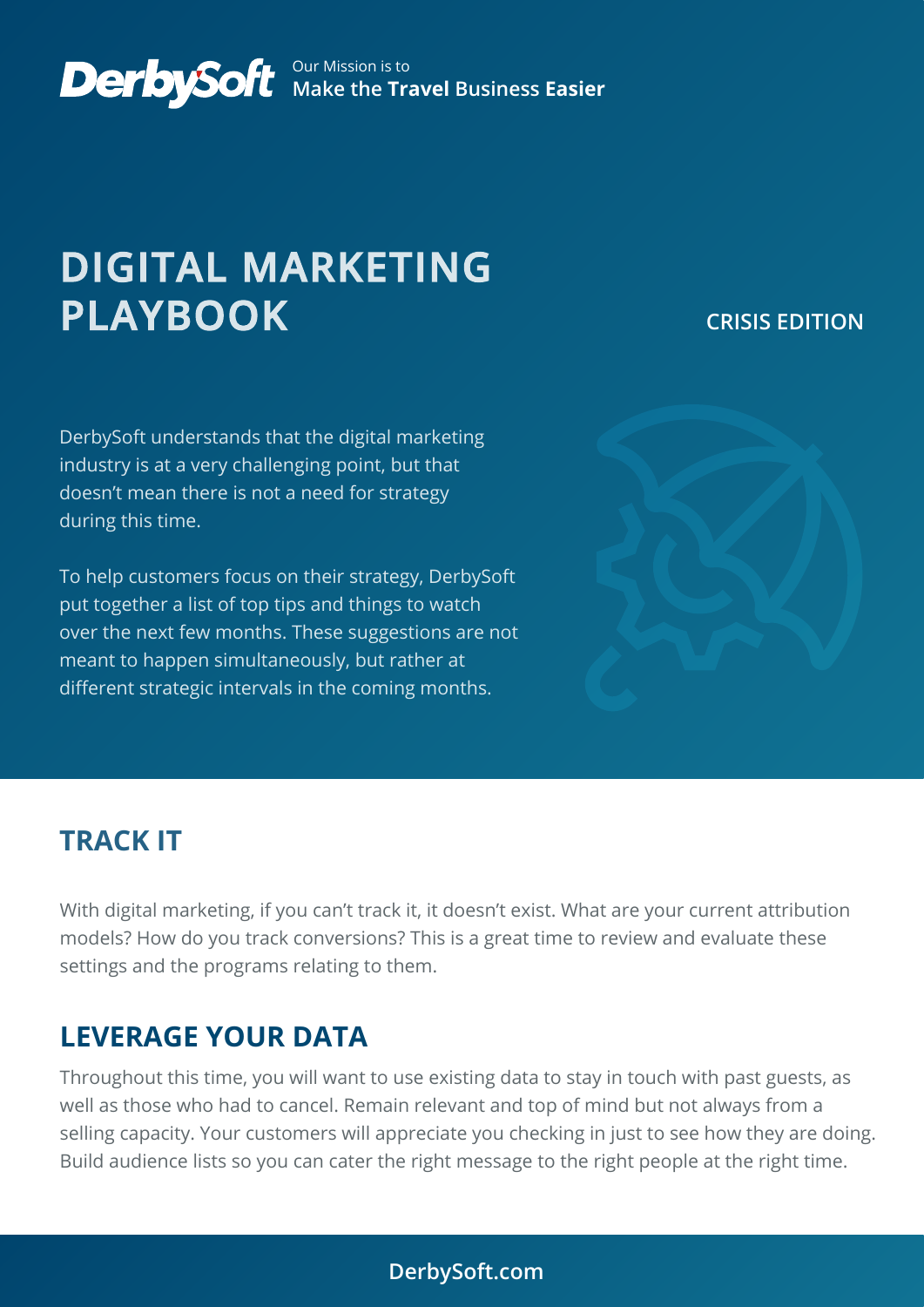

# **CPC vs. CPM**

At this moment, it is recommended that you greatly reduce or even eliminate all impressionbased (CPM) display campaigns for the time being. However, have a **packaged plan on deck** and ready to launch when the time is right. At some point, everyone having to shelter-in-place is going to start thinking (dreaming) about where they would rather be. These will be very high-funnel and low converting searches. Don't expect bookings, but this is a good opportunity to get in front of those dreamers. Just make sure you control this with the right audience, at low costs and make sure it involves a lot of images. This is where your prospecting or display programs come into play. Watch search traffic patterns to help identify the best timing.

# **EVALUATE YOUR TECH STACK**

This can be done without direct human contact, so now is the perfect time. Have you been thinking about a new CRS? Or do you need to rebuild your website? Maybe you don't have the tools in place to achieve certain goals? Now is the time to get everything in place.

# **TRAINING**

The most valuable resource you have right now is time. Take advantage of it and train your staff,especially on any new tech you have added to your stack. This is also a great opportunity to cross-train your staff. Can the front desk manager run the gift shop? Can the bartender check somebody in? This not only increases their value but also helps you leverage more people in better ways.

### **LONG-TAIL KEYWORDS**

The competitive landscape of CPC has tumbleweeds blowing across it right now. This leaves an opportunity for you to dabble in some long-tail, non-branded keyword strings. Go for hyper-focused search strings, such as pet friendly hotels with meeting rooms near Times Square. These are normally too pricey and too low converting to mess with, but now you have an opportunity to scope things out with very low costs. The traffic will be **VERY** low but will also be **VERY** relevant.